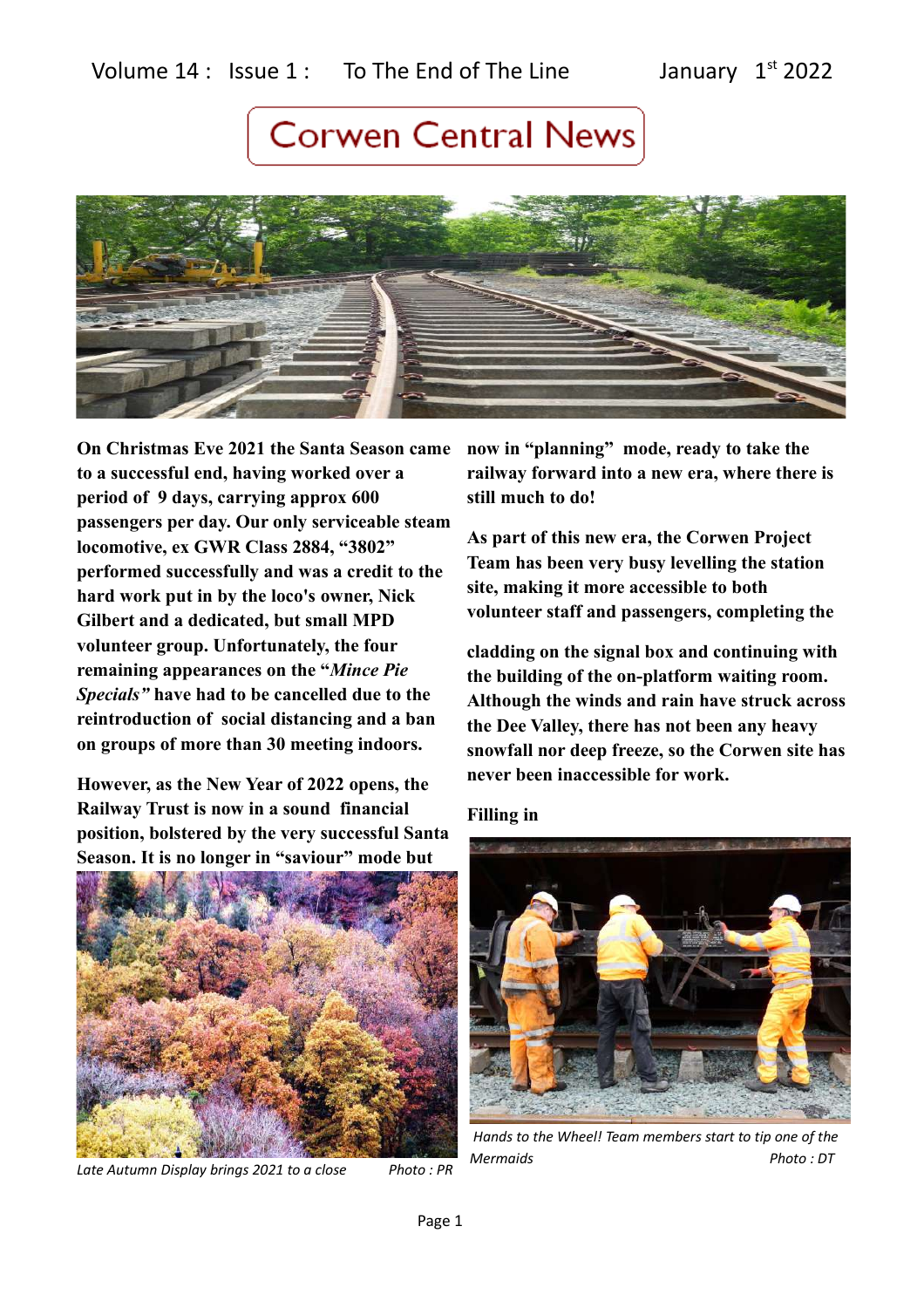## Volume  $14$  : Issue  $1$  : To The End of The Line January  $1^{st}$  2022

## **Corwen Central News**

As part of the tidying and levelling process around Just before the Christmas break, the final pieces of the station site, several deliveries of ballast ,



*The other side! Ballast being tipped in November 2019 Photo :PR*

recovered from other rail/sleeper renewal projects on the railway have taken place. Recent deliveries have been made using the 08 shunter and Mermaid side tipping wagons. These can deliver about 28 tons a trip. Before being tipped, the wagon needs to be anchored to the running rail on the opposite side to where the contents are to land. Once secured, the tip can start using a hand cranked wheel. As the body rises the wagon door opens allowing the load to fall clear of the running line.

#### **Signal Box Finale**



*The signal box in December 2018 Photo : PR*

cladding were added to the outside of the Corwen Signal Box.



*Last pieces of cladding being added. Note the steep angle of the embankment* Photo : DT



*Looking smart and ready for action!. Photo : PR*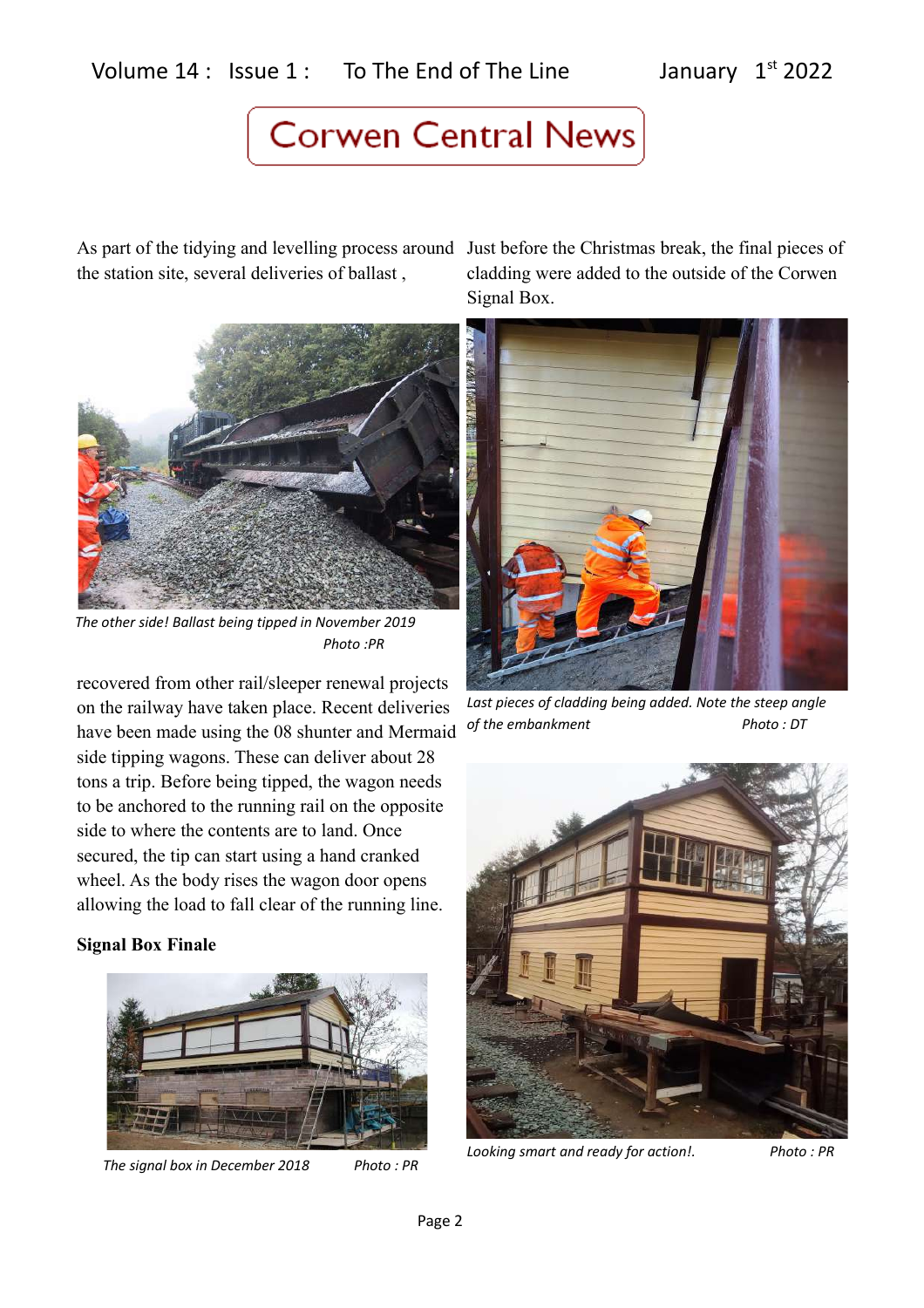Although it will not be operational for quite some time yet, it will nevertheless stand guard at the entrance to Corwen Station ready for action when called..

#### **Station Building**

The work on the station building continues with most window and door frames in the place.



*Walls and windows Photo : DT*

As can be seen in the photos, nearly all the walls have reached the height of the steel framework. The internal walls for the toilet block have also put on some height to match the outside



*West end of building - internal wall Photo: DT*

### **Rail Ballast**

Over a three day period in early December, 300 tons of Dolerite ballast was delivered to Carrog Station Yard. The stone came from Hanson's Quarry in Penmaenmawr in a series of 20 ton loads.



*300 tons of Dolerite Ballast in Carrog Yard Photo : PR*

This delivery will ensure that there will be more than enough ballast available to complete any work at Corwen as well as at other points on the railway.

Work is scheduled to take place at Deeside for example, early in the New Year where 140 concrete sleepers will be changed on a bed of new stone from the Carrog stack.

### **Funding and Lucky Numbers**

The winner of the December Corwen Raffle is Neil Evans with Number 50. Neil is a former Chairman of the Railway Trust and was in office at the inception of the Corwen Station Project. He has continued to support the project and in so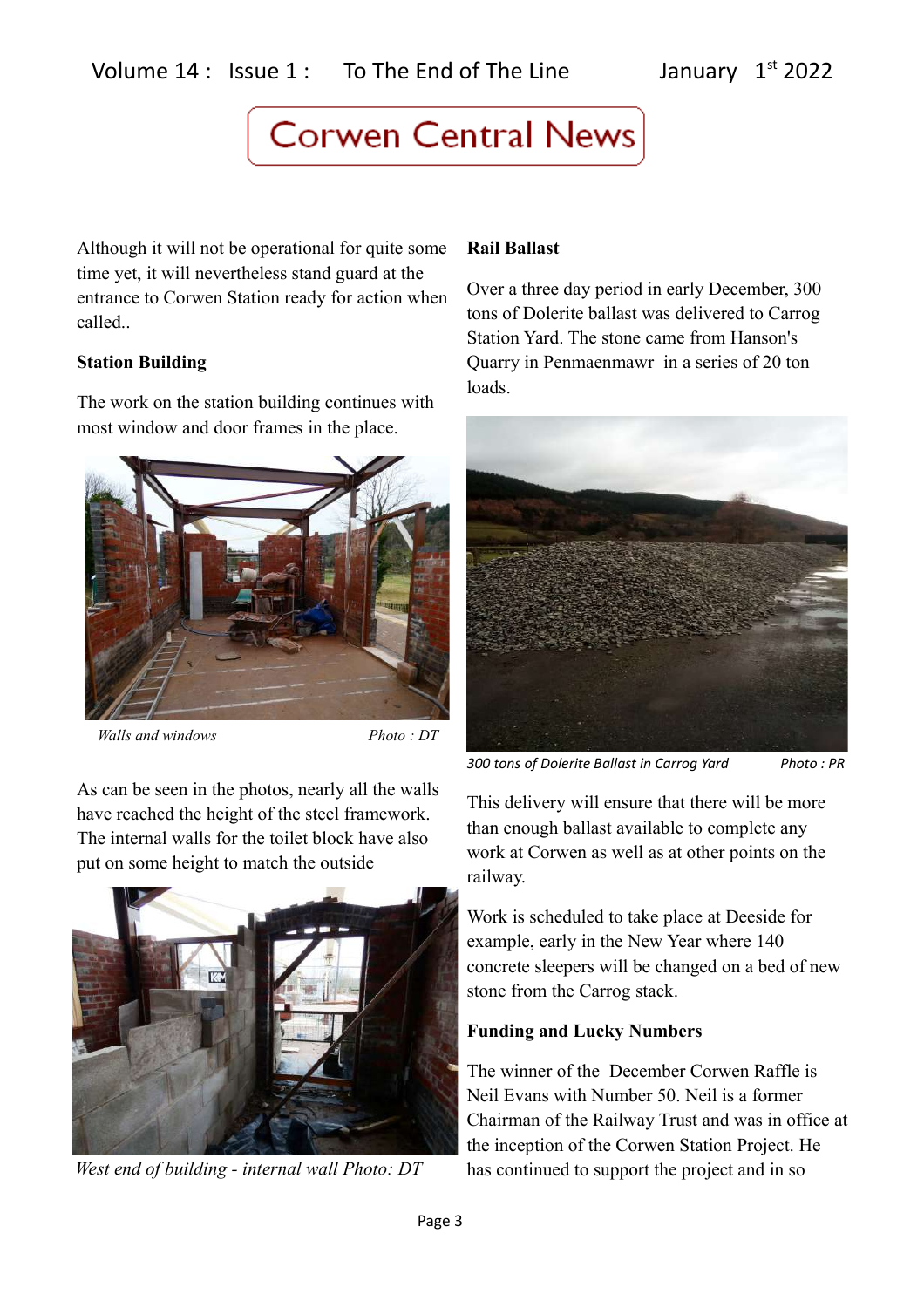doing has kindly donated his £50 winnings back to Corwen Canopy Appeal.

| 1                                 | $\mathbf{2}$ | -3   | $\overline{\mathbf{4}}$ | 567   |          |       | 8    | 9  | 10 |
|-----------------------------------|--------------|------|-------------------------|-------|----------|-------|------|----|----|
| 11                                | 12           | -13  | 14 15 16                |       |          | $-17$ | - 18 | 19 | 20 |
| 21                                | 22           | - 23 | - 24                    | 25 26 |          | 27    | - 28 | 29 | 30 |
| 31                                | 32           | 33   | -34                     |       | 35 36 37 |       | 38   | 39 | 40 |
| 41                                | 42           | 43   | 44                      | - 45  | 46 47    |       | 48   | 49 | 50 |
| 51                                | 52           | 53   | 54                      | 55    | 56       | 57    | 58   | 59 | 60 |
| 61                                | 62           | 63   | 64                      | 65    | 66       | 67    | 68   | 69 | 70 |
| 71                                | 72 73        |      | - 74                    | 75 76 |          | 77 78 |      | 79 | 80 |
| Lucky Numbers                     |              |      |                         |       |          |       |      |    |    |
| This month's winning number is 50 |              |      |                         |       |          |       |      |    |    |

The Project's Treasurer, Paul Bailey writes : "December's draw marks the end of the Corwen Raffle as I will not be running it again in 2022. The raffle has been going for 6 years with the proceeds donated each year to fund a different part of the Corwen Station Project. In total it has raised over £13,500 towards the Water Tower, On Platform Station Buildings and Canopy. Thank you to everyone that has supported this raffle with their subscriptions and also many who have freely donated their winnings back to the Corwen Station Funds"

"In thanking Neil for his donation, I would also like to thank him for producing the excellent Llangollen Railway 2022 Calendar with a fine collection of watercolour sketches depicting our Railway in a style unique only to Neil. I'm hoping that I can persuade him to get his paintbrush out again to sketch some more for a similar offering in 2023. This Calendar has raised over £2000 for Llangollen Railway Trust funds. Having thought we had completely sold out we've found 10 more but that's it and then they're all gone!

Please contact me at the usual address if you want one of these last remaining few – they are £6 each plus £1.50 p&p.

For anyone interested I have run a similar raffle to the one above for the last 12 months for the Llangollen Railway Great Western Locomotive Group (*CCNLs passim*) to raise funds for the contracted Boiler work required to finish off the Group's Small Prairie Loco 5532.



*Sister engine 5572 at work in Llangollen Photo: Courtesy the 5532 Group*

Hopefully, funds permitting, 5532 will be restored to steam for the first time in the preservation era across the next 2 years and will then become a flagship Loco at Llangollen alongside the Railway's own Pannier Tank 7754 over the next 10 years. This raffle is run weekly on a 40 Team Football Card. Teams are £2.50 each and the winner gets £50. Please contact me for further details if you would like to join this weekly raffle.

As we prepare to enter 2022 exciting times are ahead, CoVid permitting, as we finally get to open our New Station at Corwen around mid-year.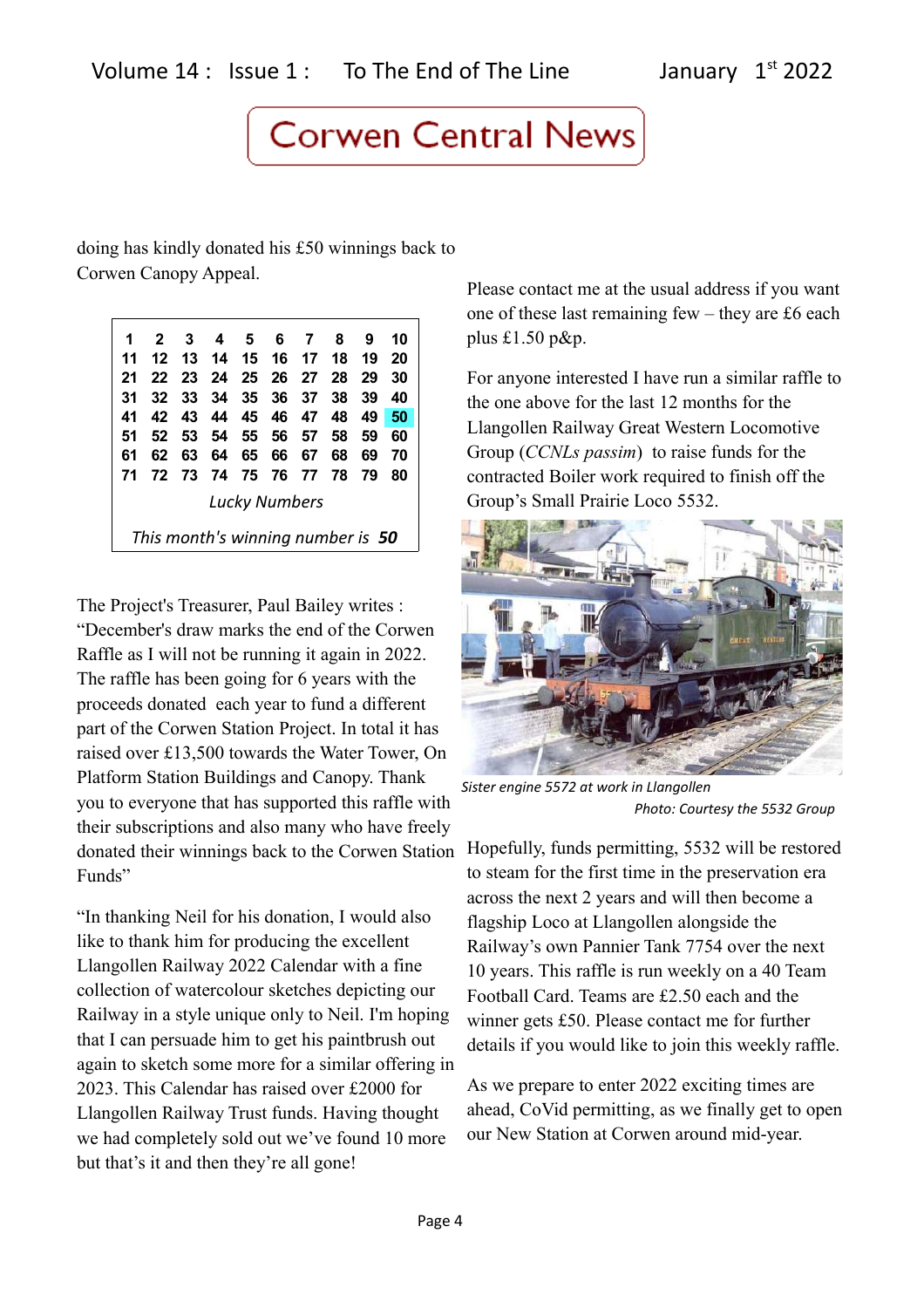Happy New Year to one and all of our Llangollen Railway members and supporters".

*For donations to* **the Corwen Project especially the Canopy Appeal -** *Please make cheques payable to CCRD (Corwen Central Railway Development ) and forward to the Llangollen Railway Trust, The Station, Abbey Road, Llangollen, LL20 8NS*

*If you want more details /payment options. on any of the appeals or merchandise then please contact Paul Bailey on 01490 450271 or email ["paulbaileywincham@yahoo.co.uk"](mailto:paulbaileywincham@yahoo.co.uk)*

*For details of the 5532 Group please see https://www.facebook.com/5532locomotive/*

### **End Piece**

In 567, the Council of Tours "proclaimed the twelve days from Christmas to Epiphany (traditionally 6 January) as a sacred and festive season, and established the duty of Advent fasting in preparation for the feast."The historians



Christopher Hill and William J. Federer, state that  *Adoration of the Magi Artist Giotto (1266 -1337)*

this was done in order to solve the "administrative problem for the Roman Empire as it tried to coordinate the solar Julian calendar with the lunar calendars of its provinces in the east."

Within the Twelve Days of Christmas, there are celebrations both secular and religious.



*Christmas Song/Christmas Card Published in 1780*

Christmas Day, if it is considered to be part of the Twelve Days of Christmas and not as the day preceding the Twelve Days, is celebrated by Christians as the liturgical feast of the Nativity of the Lord. It is a public holiday in many nations, including some where the majority of the population is not Christian.

The 26<sup>th</sup> December is "St. Stephen's Day", a feast day in the Western Church. In Great Britain, it is also the secular holiday of Boxing Day. In some parts of Ireland it is denominated "Wren Day".

The Twelve Days of Christmas are now best remembered in what was originally a counting and forfeit song, first published in a 1780 children's book called *Mirth With-out Mischief,* a first edition of which sold at Southeby's Auction House for £20,000 in 2014.